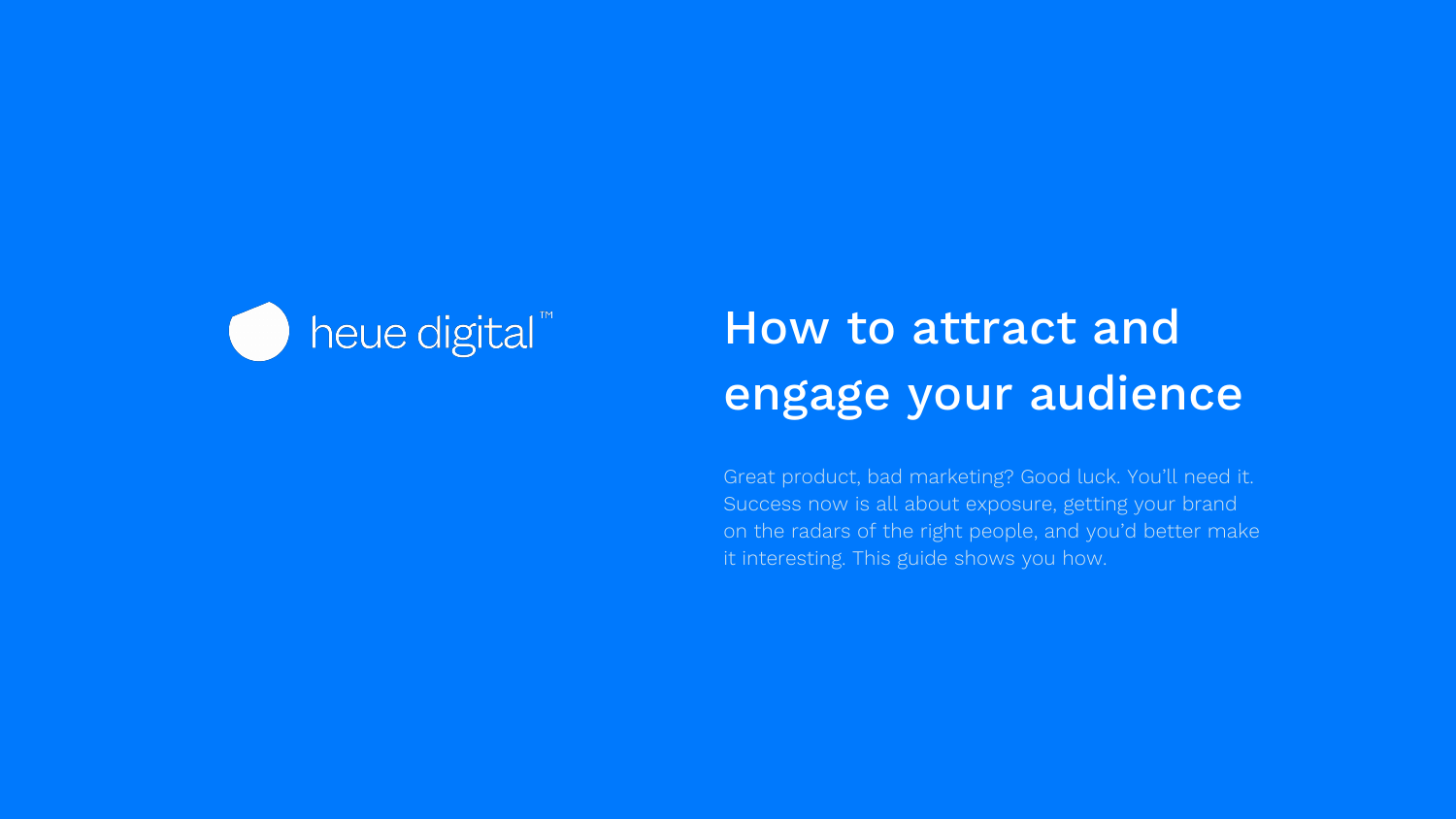



#### Eat, sleep, create content.

A blog can be a useful, fun way to increase your website visitors and rank higher on Google. Actively producing blogs, with fresh content, increases the size of your website, giving Google more search terms to rank you on. And if you're showing more on Google, it increases the chances of potential customers interacting with your brand.

Google also loves seeing fresh, new content updated regularly. They want to provide their users with relevant, up to date material, so they often see you as more favorable based on the amount of new published material you put out.

Once you've hooked people into reading your blog, this is the perfect time to subtly advertise your businesses core values, successes and case-studies within the text. Blogging 3-4 times a week, at a word count of 1k-1.5k, can greatly improve your Google ranking. If you're having trouble thinking of content ideas, visit **[AnswerThePublic](https://answerthepublic.com/)**, or **[Google Trends](https://trends.google.com/trends/)**, or give us a shout and we'll do all the hard-work for you!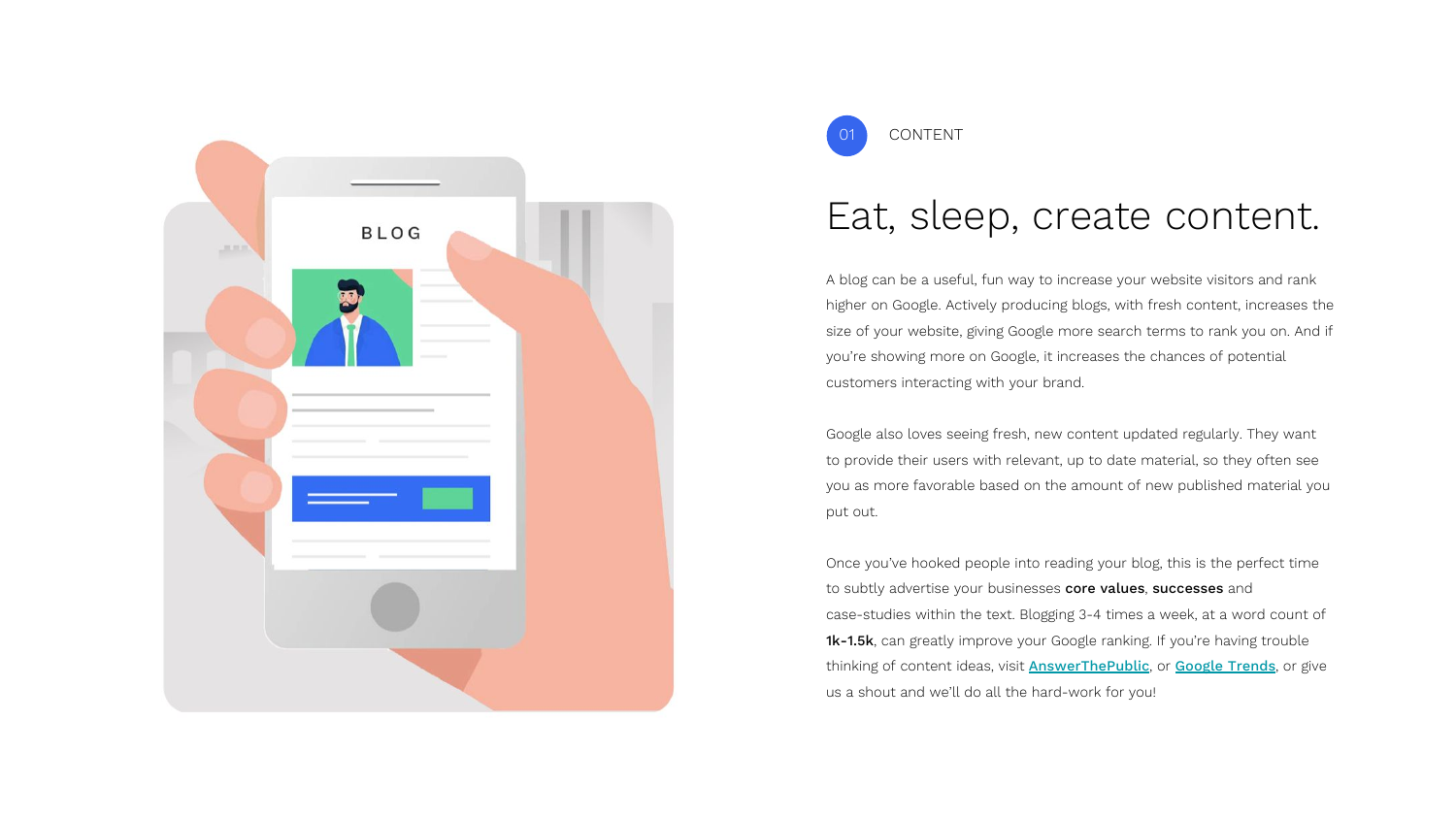

SOCIAL MEDIA

## Be the social butterfly we know you are!

Social media is at the forefront of digital marketing. A strong presence in social media can do wonders for your business. Through social media platforms, you can interact with and build relationships with potential customers, on an emotional level. By doing so, this turns your brand into more than a faceless corporate entity, but a real person with a personality.

Social media also brings endorsement opportunities to the table; your brand's reach is increased when followers interact with you, then their followers see, and begin interacting too. Over time, you may be able to develop a large following which becomes a huge advertising asset.

If you're using social media to reach potential customers, you need to be consistent each week. Using a scheduling platform, such as [Hootsuite](https://hootsuite.com/en-gb/) or [Buffer](https://buffer.com/) which allows you to plan and schedule posts each week as well as offer recommendations on when to post based on historical data. Posting 2-3 times a week is important to remain in the eyes of your followers and potential customers. Also, make sure to interact, respond to comments and like other people's posts.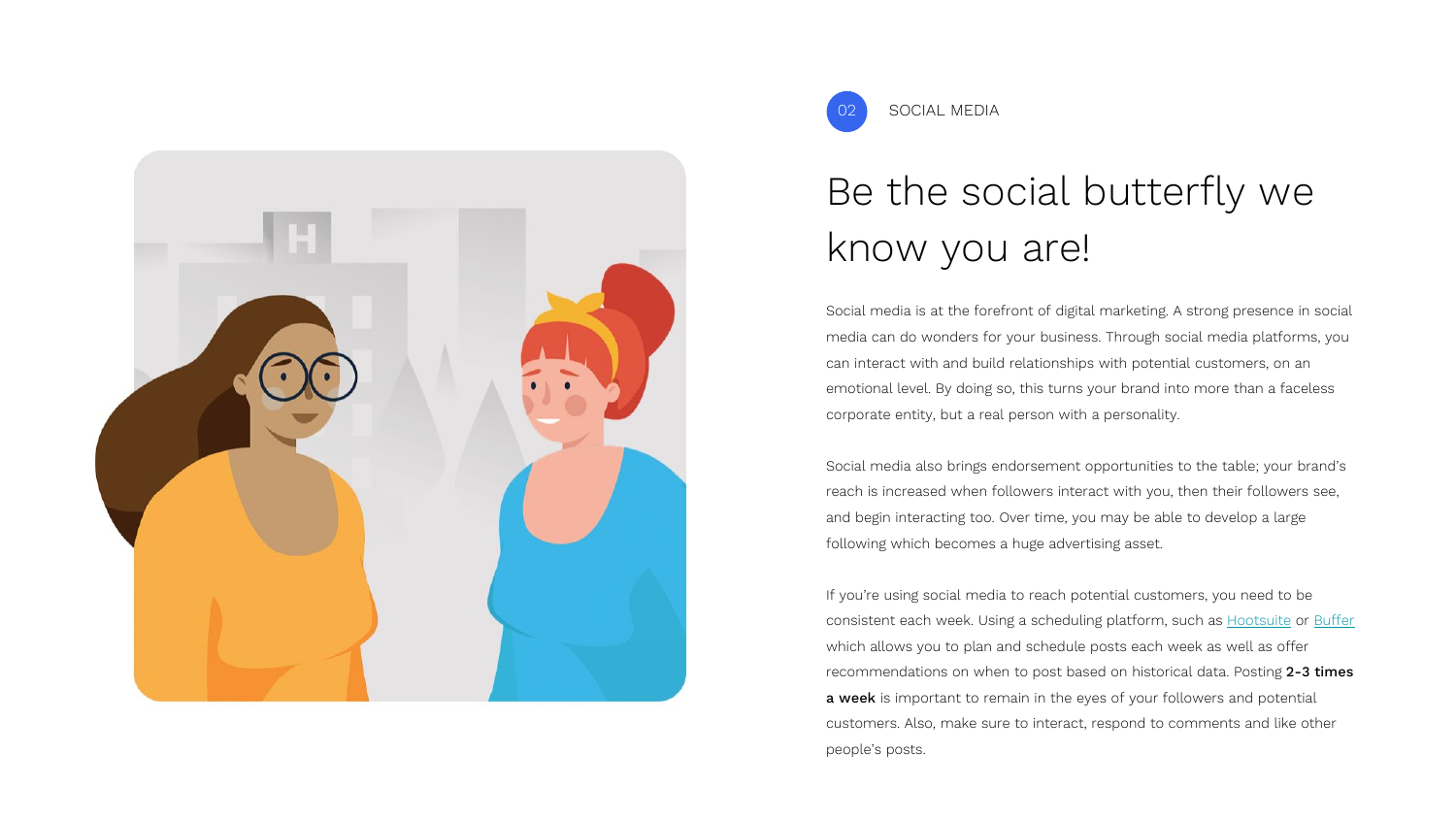|  | Search $\overline{\phantom{C}}$<br>$\overline{\circ}$          |  |
|--|----------------------------------------------------------------|--|
|  | YourBusiness                                                   |  |
|  | <b>Competitor One</b>                                          |  |
|  | <b>Competitor Two</b>                                          |  |
|  | the contract of the contract of the<br><b>Competitor Three</b> |  |
|  |                                                                |  |
|  |                                                                |  |



### Discover the magic behind SEO - really!

On-site optimisations are the bread and butter of SEO. In order for your website to communicate best with Google, and ensure that each user has a great experience, taking the time to optimize your website is essential. But what does it take to best optimize your site?

Making sure you're website loads quickly, placing certain words within your content in a strategic manner and even down to the filenames of your images are key portions of the process. Without great on-site SEO, your site will likely get lost in the midst of the competition.

How are you doing with on-site optimisations, currently? You can check by using this useful tool, **[SEOptimer](https://www.seoptimer.com/)**, from us to you. SEOptimer is a Chrome extension and one-click tool that you can easily access. Just simply open Chrome, download the extension, go to your website and click the chrome extension and it'll tell you what could be done better on your site.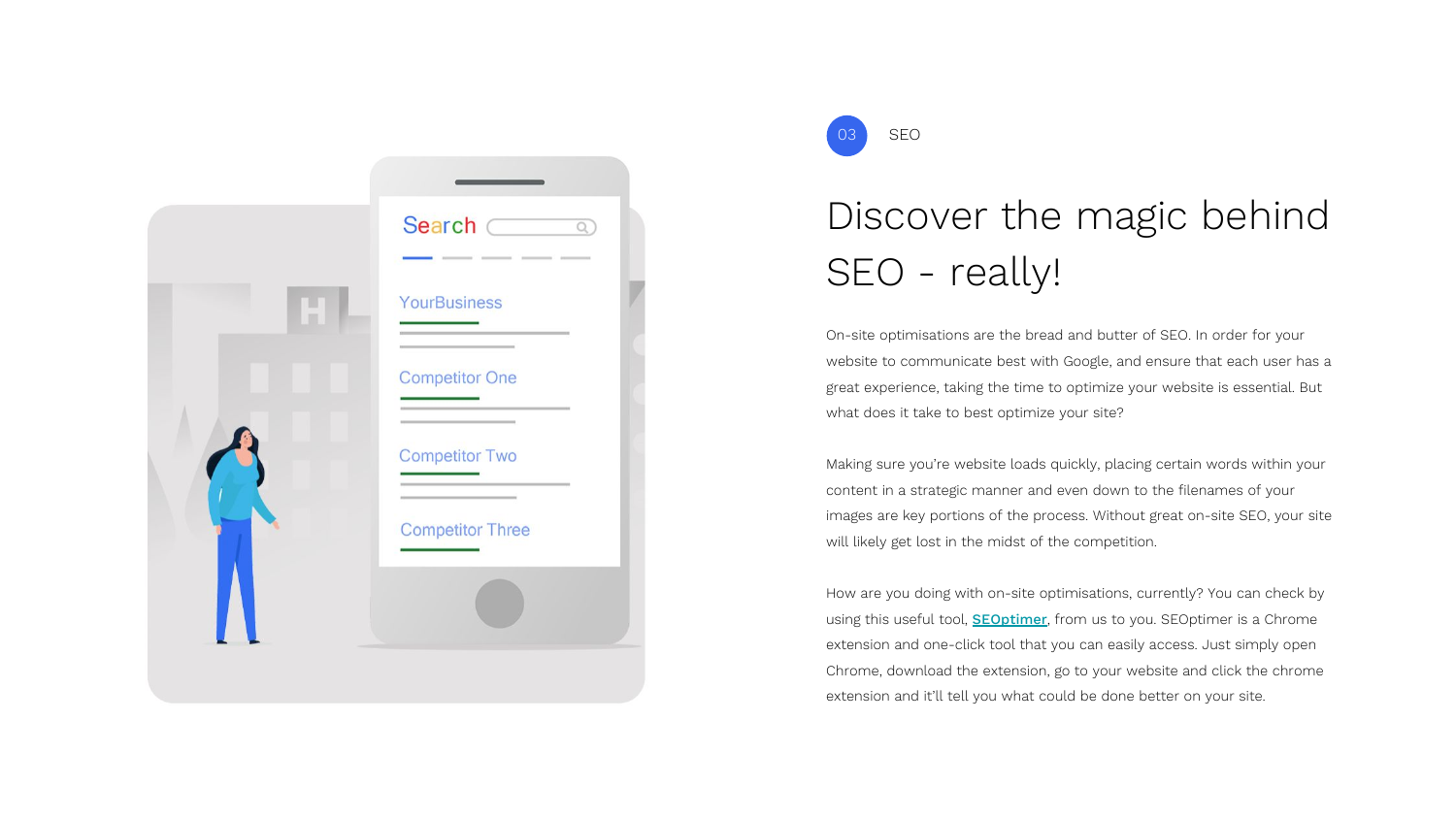



#### Pay your way to the top

Google Search Paid-Ads allow any business to pay for top-tier spots on any search term; the best part is, you only pay when someone clicks on your ad. This is called pay-per-click or PPC. When using this, you have increased control over where you show up, what information is shown and what pages a person lands on.

Overall, this means that it is a better way of targeting more relevant traffic to your site. While SEO can take months to rank for a term, PPC allows you to rank for any keyword instantly. This can come in handy when a business needs new leads urgently, they need to move stock out or just more stable sales growth

While this all sounds great, PPC can be incredibly complicated, and can cause you to lose money if it is not done properly, so we'd advise against trying it at home. It is necessary to use someone who knows what they're doing, or even an agency that specializes in this (ahem - us!), to implement it for you. For ideas around keywords and insights into the volume of monthly searches for said keywords, use [Google Keyword Planner](https://ads.google.com/intl/en_uk/home/tools/keyword-planner/) or [UberSuggest](https://neilpatel.com/).